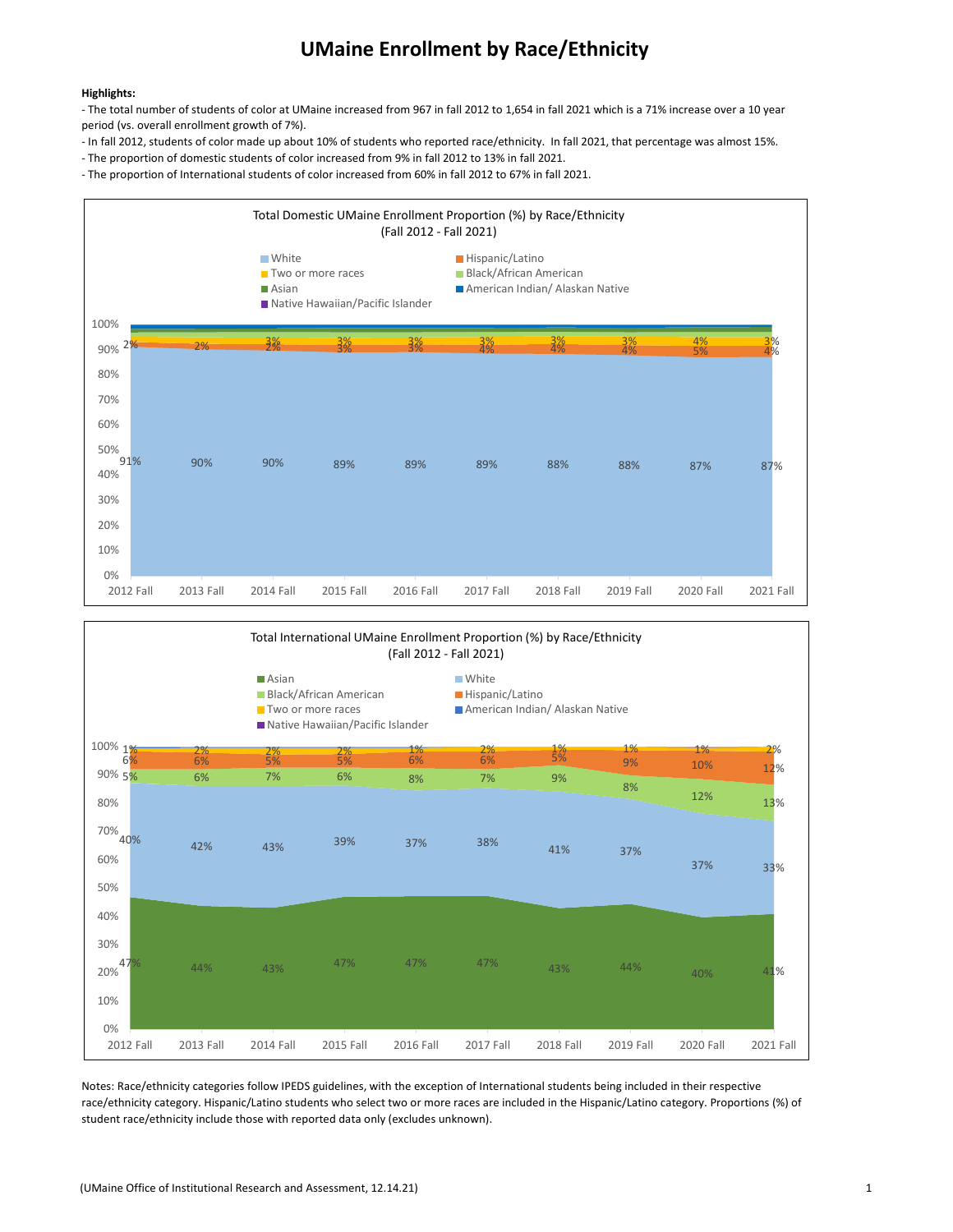# UMaine Enrollment by Sex

#### Highlights:

- The makeup of the UMaine population with respect to sex has remained consistent over the past 10 years.

- Domestic students remain at an almost even split of male and female students, while International students have a slightly higher proportion of males.





Notes: Proportions (%) of student sex include those with reported data only (excludes unknown).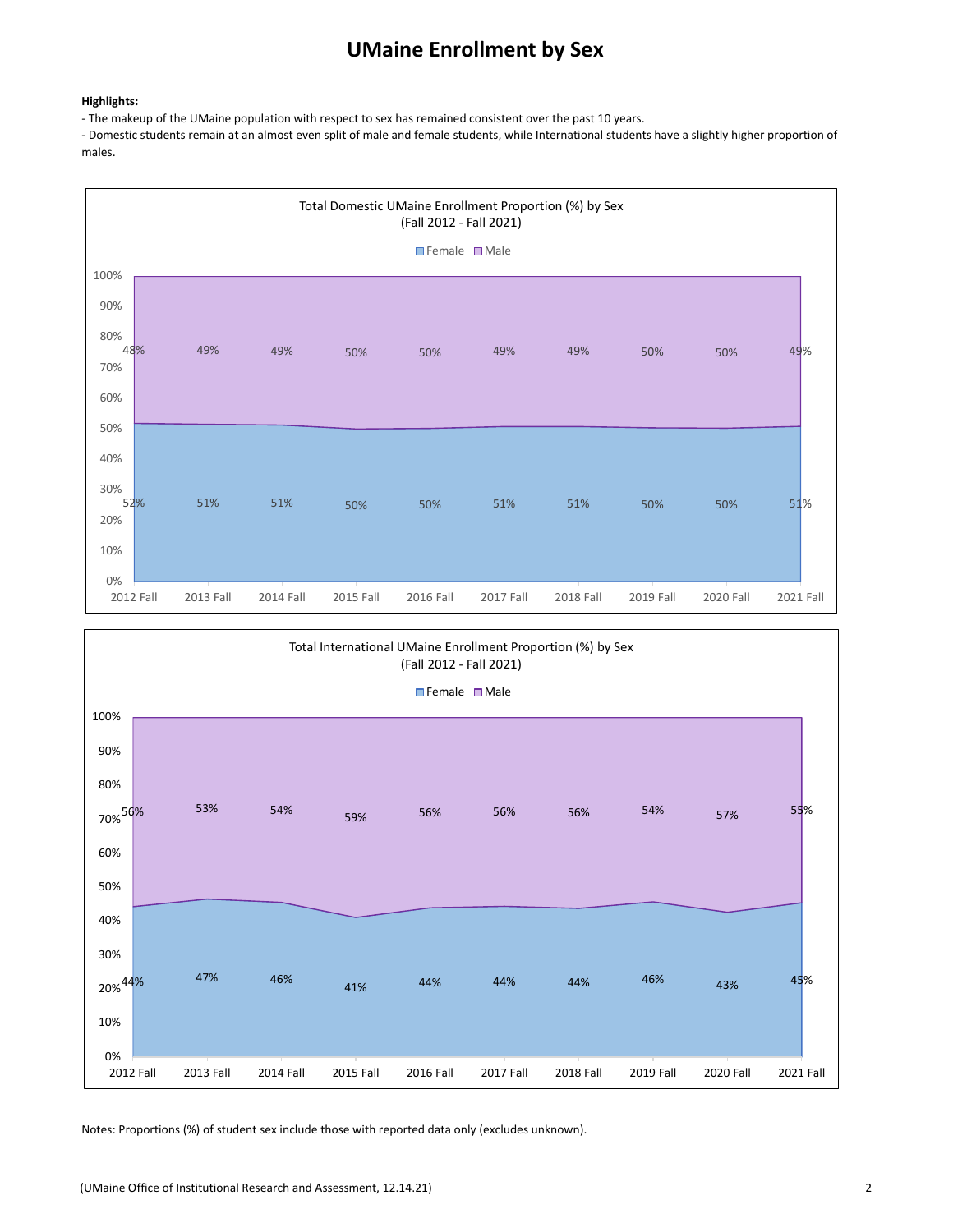### UMaine Total Enrollment by Race/Ethnicity and Sex: Fall 2017 through Fall 2021

| Domestic/       | Race/Ethnicity                                  |        |              | <b>2017 Fall</b><br>Sex |                          |                | <b>2018 Fall</b><br>Sex |             |                          |        | <b>2019 Fall</b><br>Sex |                |                          |        | <b>2020 Fall</b><br>Sex |             | <b>2021 Fall</b><br><b>Sex</b> |        |                |             |                |
|-----------------|-------------------------------------------------|--------|--------------|-------------------------|--------------------------|----------------|-------------------------|-------------|--------------------------|--------|-------------------------|----------------|--------------------------|--------|-------------------------|-------------|--------------------------------|--------|----------------|-------------|----------------|
| International   |                                                 | Total  | Female       | <b>Male</b>             | <b>Unknown</b>           | Total          | Female                  | <b>Male</b> | <b>Unknown</b>           | Total  | Female Male             |                | <b>Unknown</b>           | Total  | Female                  | <b>Male</b> | <b>Unknown</b>                 | Total  | Female         | <b>Male</b> | <b>Unknown</b> |
|                 | American Indian/Alaskan Native                  | 124    | 80           | 44                      |                          | 109            | 65                      | 44          | $\sim$                   | 117    | 72                      | 45             |                          | 97     | 56                      | 41          |                                | 98     | 50             | 48          |                |
|                 | Asian                                           | 318    | 136          | 182                     | $\overline{\phantom{a}}$ | 306            | 142                     | 164         | $\sim$                   | 348    | 166                     | 182            |                          | 349    | 173                     | 176         |                                | 363    | 189            | 174         |                |
|                 | Black/African American                          | 225    | 80           | 145                     | $\sim$                   | 222            | 71                      | 151         | $\sim$                   | 214    | 69                      | 145            | $\overline{\phantom{a}}$ | 264    | 83                      | 180         |                                | 274    | 88             | 184         | $\overline{2}$ |
|                 | Hispanic/Latino                                 | 377    | 190          | 187                     | $\sim$                   | 424            | 216                     | 208         | $\sim$                   | 452    | 231                     | 221            |                          | 523    | 260                     | 260         | 3                              | 530    | 259            | 268         | $\overline{3}$ |
|                 | Total Students Native Hawaiian/Pacific Islander |        | $\mathbf{1}$ |                         |                          | $\overline{2}$ | $\overline{2}$          |             | $\sim$                   | 6      |                         | 3              |                          |        |                         | $\Delta$    | ٠                              |        | $\overline{2}$ |             |                |
|                 | White                                           | 9,112  | 4,590        | 4,521                   | 1                        | 9,316          | 4,705                   | 4,607       | 4                        | 9,362  | 4,664                   | 4,689          | 9                        | 9,481  | 4,720                   | 4,744       | 17                             | 9,676  | 4,892          | 4,753       | 31             |
|                 | Two or More Races                               | 321    | 169          | 152                     | $\sim$                   | 324            | 164                     | 160         | $\overline{\phantom{a}}$ | 365    | 194                     | 171            |                          | 382    | 204                     | 178         | $\qquad \qquad \blacksquare$   | 385    | 206            | 179         |                |
|                 | Unknown                                         | 762    | 421          | 322                     | 19                       | 701            | 382                     | 291         | 28                       | 697    | 378                     | 286            | 33                       | 639    | 342                     | 268         | 29                             | 659    | 341            | 268         | 50             |
|                 | <b>Total</b>                                    | 11,240 | 5,667        | 5,553                   | 20                       | 11,404         | 5,747                   | 5,625       | 32                       | 11,561 | 5,777                   | 5,742          | 42                       | 11,741 | 5,840                   | 5,851       | 50                             | 11,989 | 6,027          | 5,876       | 86             |
|                 | American Indian/Alaskan Native                  | 124    | 80           | 44                      | $\sim$                   | 109            | 65                      | 44          | $\sim$                   | 117    | 72                      | 45             |                          | 97     | 56                      | 41          | ٠                              | 98     | 50             | 48          |                |
|                 | Asian                                           | 162    | 81           | 81                      | $\sim$                   | 172            | 93                      | 79          | $\sim$                   | 189    | 107                     | 82             | $\overline{\phantom{a}}$ | 202    | 116                     | 86          | ٠                              | 210    | 128            | 82          |                |
|                 | Black/African American                          | 203    | 67           | 136                     | $\sim$                   | 193            | 62                      | 131         | $\overline{\phantom{a}}$ | 184    | 54                      | 130            |                          | 219    | 66                      | 152         | 1                              | 226    | 71             | 153         | $\overline{2}$ |
| <b>Domestic</b> | Hispanic/Latino                                 | 356    | 179          | 177                     |                          | 407            | 206                     | 201         | $\sim$                   | 420    | 215                     | 205            |                          | 486    | 245                     | 238         | 3                              | 486    | 243            | 240         | $\overline{3}$ |
| <b>Students</b> | Native Hawaiian/Pacific Islander                |        | $\mathbf{1}$ |                         | $\sim$                   | $\overline{2}$ | $\overline{2}$          |             | $\overline{\phantom{a}}$ | 6      |                         | 3              |                          |        |                         | 3           | ۰                              |        |                |             |                |
|                 | White                                           | 8.986  | 4,520        | 4,465                   | 1                        | 9,187          | 4,635                   | 4,548       | 4                        | 9,229  | 4,596                   | 4.624          | 9                        | 9,345  | 4,651                   | 4,678       | 16                             | 9,553  | 4,829          | 4,693       | 31             |
|                 | Two or More Races                               | 316    | 167          | 149                     | $\sim$                   | 321            | 162                     | 159         | $\sim$                   | 361    | 192                     | 169            | $\overline{\phantom{a}}$ | 378    | 202                     | 176         | $\sim$                         | 379    | 204            | 175         |                |
|                 | Unknown                                         | 646    | 374          | 253                     | 19                       | 616            | 348                     | 240         | 28                       | 599    | 330                     | 237            | 32                       | 572    | 317                     | 228         | 27                             | 577    | 295            | 237         | 45             |
|                 | <b>Total</b>                                    | 10.794 | 5.469        | 5,305                   | 20                       | 11,007         | 5,573                   | 5,402       | 32                       | 11,105 | 5,569                   | 5,495          | 41                       | 11,304 | 5,655                   | 5,602       | 47                             | 11,533 | 5,822          | 5,630       | 81             |
|                 | American Indian/Alaskan Native                  |        |              |                         | $\sim$                   |                |                         |             | $\sim$                   |        |                         |                |                          |        |                         | ٠           | ٠                              |        |                |             |                |
|                 | Asian                                           | 156    | 55           | 101                     |                          | 134            | 49                      | 85          | $\sim$                   | 159    | 59                      | 100            |                          | 147    | 57                      | 90          |                                | 153    | 61             | 92          |                |
|                 | Black/African American                          | 22     | 13           | 9                       | $\overline{\phantom{a}}$ | 29             | 9                       | 20          | $\overline{\phantom{a}}$ | 30     | 15                      | 15             |                          | 45     | 17                      | 28          | $\overline{\phantom{a}}$       | 48     | 17             | 31          |                |
| International   | Hispanic/Latino                                 | 21     | 11           | 10                      | $\sim$                   | 17             | 10                      |             | $\overline{\phantom{a}}$ | 32     | 16                      | 16             |                          | 37     | 15                      | 22          | ٠                              | 44     | 16             | 28          |                |
| <b>Students</b> | Native Hawaiian/Pacific Islander                |        |              |                         | $\overline{\phantom{a}}$ |                |                         |             | $\overline{\phantom{a}}$ |        |                         |                |                          |        |                         |             | ۰                              |        |                |             |                |
|                 | White                                           | 126    | 70           | 56                      |                          | 129            | 70                      | 59          | $\sim$                   | 133    | 68                      | 65             |                          | 136    | 69                      | 66          | $\mathbf 1$                    | 123    | 63             | 60          |                |
|                 | Two or More Races                               |        |              |                         |                          | 3              |                         |             | $\overline{\phantom{a}}$ |        |                         | $\overline{2}$ |                          |        |                         |             |                                |        |                |             |                |
|                 | Unknown                                         | 116    | 47           | 69                      | $\overline{\phantom{a}}$ | 85             | 34                      | 51          | $\sim$                   | 98     | 48                      | 49             | $\mathbf{1}$             | 67     | 25                      | 40          | $\overline{2}$                 | 82     | 46             | 31          | 5              |
|                 | <b>Total</b>                                    | 446    | 198          | 248                     |                          | 397            | 174                     | 223         |                          | 456    | 208                     | 247            | $\mathbf{1}$             | 437    | 185                     | 249         |                                | 456    | 205            | 246         | 5              |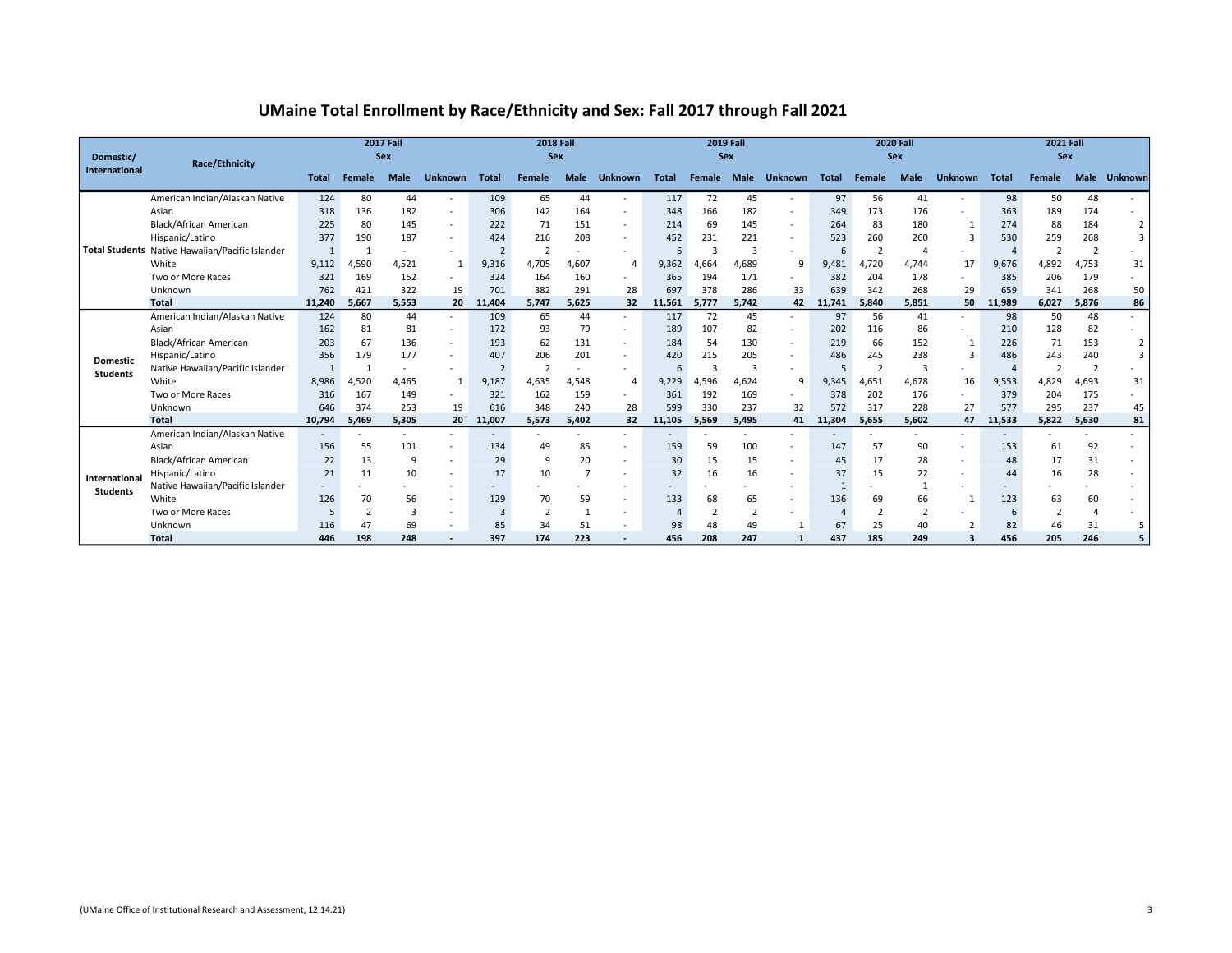| UMaine Undergraduate Enrollment by Race/Ethnicity and Sex: Fall 2017 through Fall 2021 |  |
|----------------------------------------------------------------------------------------|--|
|----------------------------------------------------------------------------------------|--|

| Career                               | Domestic/                          | <b>Race/Ethnicity</b>            | <b>2017 Fall</b><br>Sex |                |                |                          |                          |                | <b>2018 Fall</b><br>Sex  |                          |                |                         | <b>2019 Fall</b><br>Sex |                          |                |                          | <b>2020 Fall</b><br>Sex |                | <b>2021 Fall</b><br>Sex |                |                         |                         |  |
|--------------------------------------|------------------------------------|----------------------------------|-------------------------|----------------|----------------|--------------------------|--------------------------|----------------|--------------------------|--------------------------|----------------|-------------------------|-------------------------|--------------------------|----------------|--------------------------|-------------------------|----------------|-------------------------|----------------|-------------------------|-------------------------|--|
|                                      | <b>International</b>               |                                  | Total                   | Female         | Male           | <b>Unknown</b>           | <b>Total</b>             | Female         | Male                     | <b>Unknown</b>           | Total          | Female                  | Male                    | <b>Unknown</b>           | Total          | Female                   | Male                    | <b>Unknown</b> | <b>Total</b>            | Female         | Male                    | <b>Unknown</b>          |  |
| <b>Degree-Seeking Total Students</b> |                                    | American Indian/Alaskan Native   | 87                      | 55             | 32             | $\sim$                   | 71                       | 43             | 28                       |                          | 76             | 44                      | 32                      |                          | 60             | 32                       | 28                      | $\sim$         | 53                      | 22             | 31                      |                         |  |
|                                      |                                    | Asian                            | 172                     | 73             | 99             | $\sim$                   | 172                      | 79             | 93                       | $\sim$                   | 193            | 96                      | 97                      | $\sim$                   | 200            | 98                       | 102                     | $\sim$         | 193                     | 105            | 88                      | $\sim$                  |  |
|                                      |                                    | Black/African American           | 195                     | 64             | 131            | $\sim$                   | 192                      | 58             | 134                      | $\overline{\phantom{a}}$ | 175            | 52                      | 123                     | $\epsilon$               | 198            | 58                       | 140                     | $\sim$         | 188                     | 55             | 133                     | $\sim$                  |  |
|                                      |                                    | Hispanic/Latino                  | 324                     | 158            | 166            | $\sim$                   | 369                      | 179            | 190                      | ÷.                       | 382            | 186                     | 196                     | $\sim$                   | 446            | 217                      | 228                     | $\mathbf{1}$   | 442                     | 213            | 227                     | $\overline{2}$          |  |
|                                      |                                    | Native Hawaiian/Pacific Islander |                         | ×              | $\sim$         | $\sim$                   | $\overline{2}$           | $\overline{2}$ | $\overline{\phantom{a}}$ | $\overline{\phantom{a}}$ | $\overline{4}$ | $\overline{2}$          | $\overline{2}$          | $\overline{\phantom{a}}$ | $\overline{4}$ | 1                        | 3                       | $\sim$         | $\overline{2}$          | 1              | 1                       | $\sim$                  |  |
|                                      |                                    | White                            | 7,523                   | 3,544          | 3,979          | $\sim$                   | 7,563                    | 3,555          | 4,007                    | 1                        | 7,505          | 3,459                   | 4,041                   | 5                        | 7,468          | 3,456                    | 4,007                   | - 5            | 7,513                   | 3,589          | 3,913                   | 11                      |  |
|                                      |                                    | Two or More Races                | 289                     | 149            | 140            | $\sim$                   | 291                      | 141            | 150                      | $\sim$                   | 318            | 165                     | 153                     | $\mathbf{r}$             | 339            | 179                      | 160                     | $\sim$         | 327                     | 171            | 156                     | $\sim$                  |  |
|                                      |                                    | Unknown                          | 246                     | 95             | 151            | $\sim$                   | 201                      | 72             | 127                      | $\overline{2}$           | 179            | 71                      | 105                     | $\overline{3}$           | 155            | 58                       | 95                      | $\overline{2}$ | 170                     | 55             | 112                     | $\overline{\mathbf{3}}$ |  |
|                                      |                                    | <b>Total</b>                     | 8,836                   | 4,138          | 4,698          | $\sim$                   | 8,861                    | 4,129          | 4,729                    | $\overline{\mathbf{3}}$  | 8,832          | 4,075                   | 4,749                   | 8                        | 8,870          | 4,099                    | 4,763                   | 8              | 8,888                   | 4,211          | 4,661                   | 16                      |  |
|                                      | <b>Domestic</b><br><b>Students</b> | American Indian/Alaskan Native   | 87                      | 55             | 32             | $\sim$                   | 71                       | 43             | 28                       |                          | 76             | 44                      | 32                      |                          | 60             | 32                       | 28                      | $\sim$         | 53                      | 22             | 31                      | $\sim$                  |  |
|                                      |                                    | Asian                            | 133                     | 60             | 73             | $\sim$                   | 131                      | 66             | 65                       | $\epsilon$               | 146            | 81                      | 65                      | ٠                        | 152            | 80                       | 72                      | $\sim$         | 149                     | 86             | 63                      | $\sim$                  |  |
|                                      |                                    | Black/African American           | 183                     | 58             | 125            | $\sim$                   | 174                      | 54             | 120                      | $\overline{\phantom{a}}$ | 159            | 46                      | 113                     | $\overline{\phantom{a}}$ | 178            | 52                       | 126                     | $\sim$         | 167                     | 50             | 117                     | $\sim$                  |  |
|                                      |                                    | Hispanic/Latino                  | 320                     | 155            | 165            | $\sim$                   | 364                      | 174            | 190                      | $\overline{\phantom{a}}$ | 363            | 177                     | 186                     | $\sim$                   | 420            | 207                      | 212                     | $\mathbf{1}$   | 417                     | 204            | 211                     | $\overline{2}$          |  |
|                                      |                                    | Native Hawaiian/Pacific Islander | $\sim$                  | ٠              | $\sim$         | $\sim$                   | $\overline{2}$           | $\overline{2}$ |                          | ٠                        | $\overline{4}$ | $\overline{2}$          | $\overline{2}$          | $\overline{\phantom{a}}$ | $\overline{4}$ | 1                        | $\overline{3}$          | $\sim$         | $\overline{2}$          | 1              | $\mathbf{1}$            | $\sim$                  |  |
|                                      |                                    | White                            | 7,444                   | 3,492          | 3,952          | $\sim$                   | 7,483                    | 3,506          | 3,976                    | 1                        | 7,420          | 3.411                   | 4,004                   | 5                        | 7,381          | 3,409                    | 3,967                   | - 5            | 7,436                   | 3.548          | 3,877                   | 11                      |  |
|                                      |                                    | Two or More Races                | 285                     | 148            | 137            | $\sim$                   | 289                      | 140            | 149                      | $\sim$                   | 316            | 164                     | 152                     | ٠                        | 337            | 178                      | 159                     | $\sim$         | 323                     | 170            | 153                     | $\sim$                  |  |
|                                      |                                    | Unknown                          | 217                     | 90             | 127            | $\sim$                   | 177                      | 67             | 108                      | $\overline{2}$           | 158            | 65                      | 90                      | $\overline{3}$           | 136            | 53                       | 81                      | $\overline{2}$ | 153                     | 47             | 103                     | $\overline{\mathbf{3}}$ |  |
|                                      |                                    | <b>Total</b>                     | 8,669                   | 4,058          | 4,611          | $\sim$                   | 8,691                    | 4,052          | 4,636                    | 3                        | 8,642          | 3,990                   | 4,644                   | 8                        | 8,668          | 4,012                    | 4,648                   | 8              | 8,700                   | 4,128          | 4,556                   | 16                      |  |
|                                      | International<br><b>Students</b>   | American Indian/Alaskan Native   |                         |                | ٠              | $\sim$                   |                          |                |                          |                          |                |                         |                         |                          |                |                          |                         |                |                         |                |                         | $\sim$                  |  |
|                                      |                                    | Asian                            | 39                      | 13             | 26             | $\sim$                   | 41                       | 13             | 28                       | ٠                        | 47             | 15                      | 32                      | ٠                        | 48             | 18                       | 30                      | $\sim$         | 44                      | 19             | 25                      | $\sim$                  |  |
|                                      |                                    | Black/African American           | 12                      | 6              | 6              | $\sim$                   | 18                       | $\overline{4}$ | 14                       | ×                        | 16             | 6                       | 10                      | ×.                       | 20             | 6                        | 14                      | $\sim$         | 21                      | 5              | 16                      | $\sim$                  |  |
|                                      |                                    | Hispanic/Latino                  | $\overline{4}$          | 3              | $\mathbf{1}$   | $\sim$                   | 5                        | 5              | ٠                        | ٠                        | 19             | 9                       | 10                      | ×.                       | 26             | 10                       | 16                      | $\sim$         | 25                      | 9              | 16                      | $\sim$                  |  |
|                                      |                                    | Native Hawaiian/Pacific Islander | $\sim$                  | ×.             | $\sim$         | $\sim$                   | $\overline{\phantom{a}}$ |                |                          | ×                        | ٠              | ×.                      | $\mathbf{r}$            | ٠                        |                |                          | $\sim$                  | $\sim$         |                         |                |                         | $\sim$                  |  |
|                                      |                                    | White                            | 79                      | 52             | 27             | $\sim$                   | 80                       | 49             | 31                       | $\sim$                   | 85             | 48                      | 37                      | $\sim$                   | 87             | 47                       | 40                      | $\sim$         | 77                      | 41             | 36                      | $\sim$                  |  |
|                                      |                                    | Two or More Races                | $\overline{4}$          | $\mathbf{1}$   | 3              | $\sim$                   | $\overline{2}$           | 1              | 1                        | $\sim$                   | $\overline{2}$ | 1                       | $\mathbf{1}$            | $\sim$                   | $\overline{2}$ | 1                        | 1                       | $\sim$         | $\overline{4}$          | 1              | $\overline{\mathbf{3}}$ | $\sim$                  |  |
|                                      |                                    | Unknown                          | 29                      | 5              | 24             | $\sim$                   | 24                       | 5              | 19                       | $\sim$                   | 21             | 6                       | 15                      | ٠                        | 19             | 5                        | 14                      | $\sim$         | 17                      | 8              | 9                       | $\sim$                  |  |
|                                      |                                    | <b>Total</b>                     | 167                     | 80             | 87             | $\overline{\phantom{a}}$ | 170                      | 77             | 93                       | $\overline{\phantom{a}}$ | 190            | 85                      | 105                     | $\sim$                   | 202            | 87                       | 115                     | $\sim$         | 188                     | 83             | 105                     | $\sim$                  |  |
| Non-Degree                           | <b>Total Students</b>              | American Indian/Alaskan Native   | 8                       | 5              | 3              | $\sim$                   | 12                       | 8              | $\overline{4}$           |                          | 11             | 9                       | $\overline{2}$          | ×,                       | $\overline{4}$ | $\overline{2}$           | 2                       | $\sim$         | -5                      | $\overline{4}$ | 1                       | $\sim$                  |  |
|                                      |                                    | Asian                            | 10                      | $\overline{4}$ | 6              | $\sim$                   | $\mathbf{g}$             | $\overline{3}$ | 5                        | ×.                       | 11             | $\overline{3}$          | 8                       | ×.                       | $\overline{7}$ | $\overline{a}$           | 3                       | $\sim$         | $\overline{2}$          | $\mathbf{1}$   | 1                       | $\sim$                  |  |
|                                      |                                    | Black/African American           | 10                      | $\overline{4}$ | 6              | $\sim$                   | $\overline{\mathbf{3}}$  | $\mathbf{1}$   | $\overline{2}$           | ÷.                       | 5              | $\overline{2}$          | 3                       | ÷                        | $\mathbf{1}$   | $\sim$                   | 1                       | $\sim$         | $\overline{2}$          | $\sim$         | $\overline{2}$          | $\sim$                  |  |
|                                      |                                    | Hispanic/Latino                  | $\overline{7}$          | 3              | $\overline{4}$ | $\sim$                   | 3                        | 3              | $\sim$                   | ٠                        | $\overline{7}$ | 5                       | $\overline{2}$          | $\overline{\phantom{a}}$ | $\overline{2}$ | 1                        | $\sim$                  | 1              | $\overline{7}$          | $\overline{4}$ | 3                       | $\sim$                  |  |
|                                      |                                    | Native Hawaiian/Pacific Islander | $\mathbf{1}$            | $\mathbf{1}$   | $\sim$         | $\sim$                   | ٠                        | ٠              | ٠                        | ٠                        | $\sim$         | ٠                       | $\sim$                  | ٠                        | $\sim$         | $\overline{\phantom{a}}$ | $\sim$                  | $\sim$         |                         | $\sim$         |                         | $\sim$                  |  |
|                                      |                                    | White                            | 156                     | 81             | 75             | $\sim$                   | 141                      | 65             | 76                       | $\epsilon$               | 146            | 69                      | 77                      | $\sim$                   | 115            | 61                       | 54                      | $\sim$         | 87                      | 41             | 46                      | $\sim$                  |  |
|                                      |                                    | Two or More Races                | 6                       | $\overline{2}$ | 4              | $\sim$                   | 9                        | $\overline{4}$ | 5                        | $\sim$                   | $\overline{7}$ | $\overline{\mathbf{3}}$ | $\overline{4}$          | ٠                        | $\overline{3}$ | $\overline{2}$           | 1                       | $\sim$         | 8                       | $\overline{4}$ | $\overline{4}$          | $\sim$                  |  |
|                                      |                                    | Unknown                          | 101                     | 48             | 48             | 5                        | 88                       | 45             | 35                       | 8                        | 91             | 54                      | 30                      | $\overline{7}$           | 48             | 27                       | 16                      | 5              | 52                      | 22             | 13                      | 17                      |  |
|                                      |                                    | Total                            | 299                     | 148            | 146            | 5                        | 264                      | 129            | 127                      | 8                        | 278            | 145                     | 126                     | $\overline{7}$           | 180            | 97                       | 77                      | 6              | 163                     | 76             | 70                      | 17                      |  |
|                                      | <b>Domestic</b>                    | American Indian/Alaskan Native   | 8                       | 5              | $\mathbf{3}$   | ×                        | 12                       | 8              | $\Delta$                 |                          | 11             | 9                       | $\overline{2}$          |                          | $\overline{4}$ | $\overline{2}$           | $\overline{2}$          |                | 5                       | $\Delta$       | $\overline{1}$          | ÷                       |  |
|                                      | <b>Students</b>                    | Asian                            | $\overline{4}$          | 3              | $\mathbf{1}$   | $\sim$                   | $\overline{4}$           | $\overline{2}$ | $\overline{2}$           | $\overline{\phantom{a}}$ | 5              | $\mathbf{1}$            | $\overline{4}$          | $\overline{\phantom{a}}$ | 6              | $\overline{3}$           | $\overline{\mathbf{3}}$ | $\sim$         |                         |                |                         | $\sim$                  |  |
|                                      |                                    | Black/African American           | 8                       | $\overline{2}$ | 6              | $\sim$                   | $\overline{2}$           | ٠              | $\overline{2}$           | ä,                       | $\overline{4}$ | $\mathbf{1}$            | 3                       | $\overline{\phantom{a}}$ |                |                          |                         | $\sim$         | $\mathbf{1}$            | $\sim$         | $\mathbf{1}$            | $\sim$                  |  |
|                                      |                                    | Hispanic/Latino                  | $\overline{7}$          | 3              | $\overline{4}$ | $\sim$                   | $\overline{\mathbf{3}}$  | 3              | ٠                        | ×.                       | 6              | $\overline{4}$          | $\overline{2}$          | ٠                        | $\overline{2}$ | 1                        | $\sim$                  | 1              | 5                       | 3              | $\overline{2}$          | $\sim$                  |  |
|                                      |                                    | Native Hawaiian/Pacific Islander | $\mathbf{1}$            | $\mathbf{1}$   | $\sim$         | $\sim$                   |                          | $\sim$         | ٠                        | ٠                        | ٠              | $\sim$                  | $\sim$                  | $\overline{\phantom{a}}$ | $\sim$         | $\sim$                   | н.                      | $\sim$         |                         | $\sim$         |                         | $\sim$                  |  |
|                                      |                                    | White                            | 151                     | 80             | 71             | $\sim$                   | 136                      | 63             | 73                       | ٠                        | 145            | 69                      | 76                      | $\sim$                   | 115            | 61                       | 54                      | $\sim$         | 86                      | 41             | 45                      | $\sim$                  |  |
|                                      |                                    | Two or More Races                | 6                       | $\overline{2}$ | $\overline{4}$ | $\sim$                   | 9                        | $\overline{4}$ | 5                        | $\sim$                   | $\overline{7}$ | $\overline{3}$          | $\overline{4}$          | $\sim$                   | $\overline{3}$ | $\overline{2}$           | 1                       | $\sim$         | 8                       | $\overline{4}$ | $\overline{4}$          | $\sim$                  |  |
|                                      |                                    | Unknown                          | 60                      | 25             | 30             | 5                        | 61                       | 27             | 26                       | 8                        | 60             | 30                      | 23                      | $\overline{7}$           | 45             | 26                       | 14                      | 5              | 33                      | 10             | 8                       | 15                      |  |
|                                      |                                    | Total                            | 245                     | 121            | 119            | 5                        | 227                      | 107            | 112                      | 8                        | 238            | 117                     | 114                     | $\overline{7}$           | 175            | 95                       | 74                      | 6              | 138                     | 62             | 61                      | 15                      |  |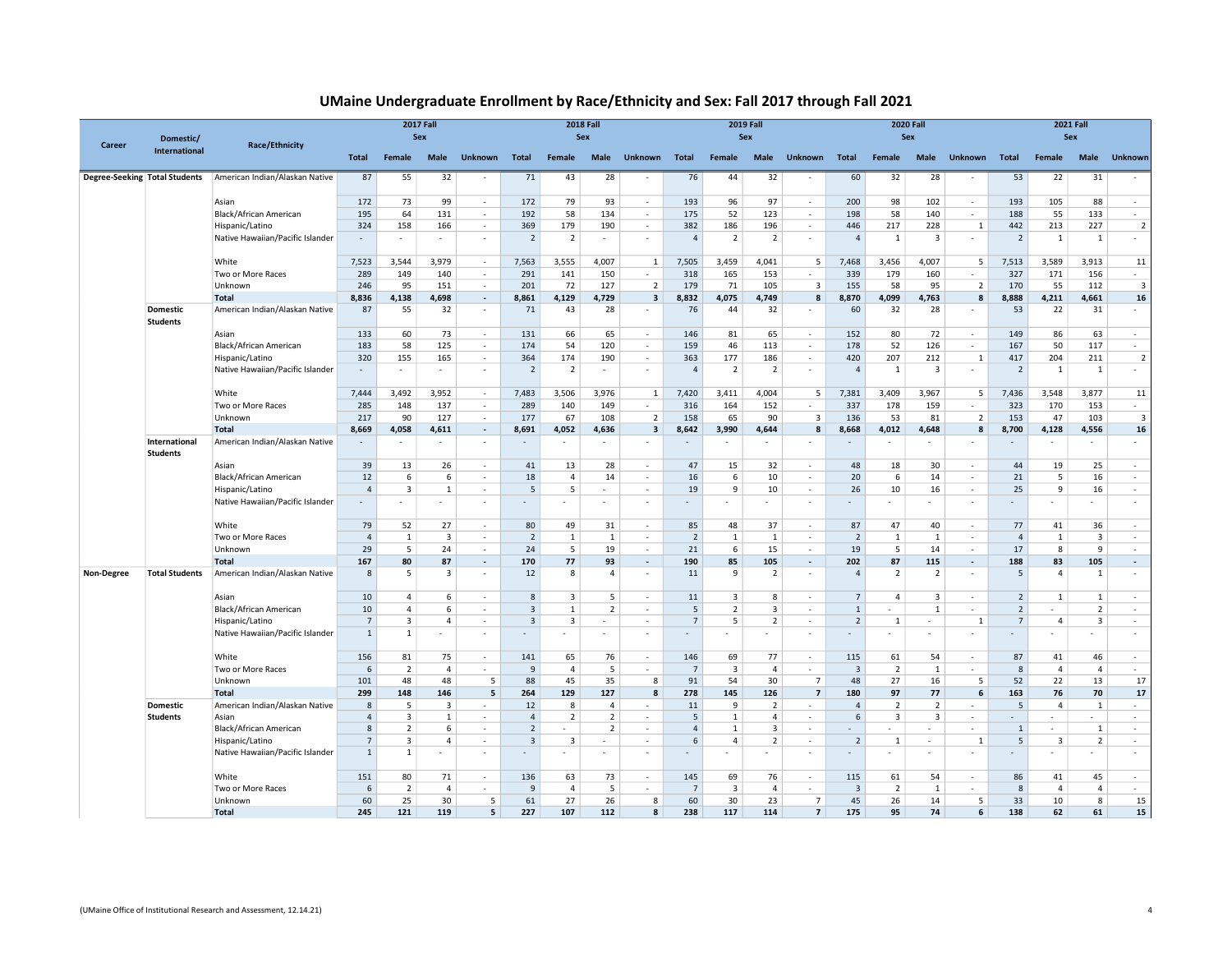### UMaine Undergraduate Enrollment by Race/Ethnicity and Sex: Fall 2017 through Fall 2021

| Career                                       | Domestic/                                | <b>Race/Ethnicity</b>                               | <b>2017 Fall</b><br>Sex  |                |                         |                  |                          |                          | <b>2018 Fall</b><br>Sex  |                          |                |                          | <b>2019 Fall</b><br>Sex  |                                                      |                |                          | <b>2020 Fall</b><br>Sex |                          | <b>2021 Fall</b><br>Sex |                |                |                                   |  |
|----------------------------------------------|------------------------------------------|-----------------------------------------------------|--------------------------|----------------|-------------------------|------------------|--------------------------|--------------------------|--------------------------|--------------------------|----------------|--------------------------|--------------------------|------------------------------------------------------|----------------|--------------------------|-------------------------|--------------------------|-------------------------|----------------|----------------|-----------------------------------|--|
|                                              | International                            |                                                     | Total                    | Female         | Male                    | <b>Unknown</b>   | Total                    | Female                   | Male                     | <b>Unknown</b>           | <b>Total</b>   | Female                   | Male                     | <b>Unknown</b>                                       | <b>Total</b>   | Female                   | Male                    | <b>Unknown</b>           | Total                   | Female         | Male           | <b>Unknown</b>                    |  |
|                                              | International                            | American Indian/Alaskan Native                      | $\sim$                   |                |                         |                  |                          |                          |                          |                          | ÷.             |                          |                          |                                                      |                |                          |                         | ÷                        |                         |                |                |                                   |  |
|                                              | <b>Students</b>                          | Asian                                               | 6                        | 1              | 5                       | $\sim$           | $\overline{4}$           | 1                        | $\overline{3}$           | $\sim$                   | 6              | $\overline{2}$           | $\overline{4}$           | ×,                                                   | $\mathbf{1}$   | 1                        | ×.                      | ÷                        | 2                       | $\mathbf{1}$   | $\mathbf{1}$   | ÷.                                |  |
|                                              |                                          | Black/African American                              | $\overline{2}$           | $\overline{2}$ | н.                      | $\sim$           | $\overline{1}$           | $\overline{1}$           | ٠                        |                          | $\mathbf{1}$   | $\mathbf{1}$             | ٠                        | ٠                                                    | $\mathbf{1}$   | $\sim$                   | -1                      | $\sim$                   | $\mathbf{1}$            | $\sim$         | 1              | $\sim$                            |  |
|                                              |                                          | Hispanic/Latino                                     | $\sim$                   | ×.             | $\sim$                  | $\sim$           | $\sim$                   | $\sim$                   | $\mathbf{r}$             | $\sim$                   | $\mathbf{1}$   | 1                        | $\sim$                   | ٠                                                    | $\sim$         | ٠                        | $\sim$                  | $\sim$                   | $\overline{2}$          | -1             | 1              | $\sim$                            |  |
|                                              |                                          | Native Hawaiian/Pacific Islander                    | $\sim$                   | ×.             | $\sim$                  | $\sim$           | ٠                        | ÷.                       |                          |                          | ÷              | ×.                       | ٠                        | ٠                                                    | $\sim$         | ×                        | $\sim$                  | $\sim$                   |                         | $\sim$         |                | $\sim$                            |  |
|                                              |                                          | White                                               | 5                        | 1              | $\overline{4}$          | $\sim$           | 5                        | $\overline{2}$           | $\overline{3}$           | $\epsilon$               | $\mathbf{1}$   | $\sim$                   | 1                        | ٠                                                    | $\sim$         | ×.                       | $\sim$                  | $\sim$                   | 1                       | $\sim$         | 1              | $\sim$                            |  |
|                                              |                                          | Two or More Races                                   |                          |                |                         | $\sim$           |                          |                          |                          | ٠                        | ٠              | ٠                        | ٠                        | ٠                                                    | $\sim$         | ٠                        | $\sim$                  | $\sim$                   |                         |                |                | $\sim$                            |  |
|                                              |                                          | Unknown                                             | 41                       | 23             | 18                      | <b>1999</b>      | 27                       | 18                       | 9                        | $\sim$                   | 31             | 24                       | $\overline{7}$           | $\mathbf{r}$                                         | $\overline{3}$ | 1                        | 2                       | $\sim$                   | 19                      | 12             | 5              | $\overline{2}$                    |  |
|                                              |                                          | Total                                               | 54                       | 27             | 27                      | $\sim$           | 37                       | 22                       | 15                       | $\overline{\phantom{a}}$ | 40             | 28                       | $12$                     | $\overline{\phantom{a}}$                             | 5              | $\overline{2}$           | 3                       | $\sim$                   | 25                      | 14             | 9              | $\overline{\mathbf{2}}$           |  |
| <b>Early College</b>                         | <b>Total Students</b><br>(Domestic Only) | American Indian/Alaskan Native                      |                          |                |                         | ٠                |                          |                          |                          |                          | $\overline{4}$ | $\overline{3}$           | $\mathbf{1}$             | $\overline{\phantom{a}}$                             | $\overline{2}$ | $\overline{2}$           | $\sim$                  | $\sim$                   | $\overline{4}$          | 3              | $\mathbf{1}$   | $\sim$                            |  |
|                                              |                                          | Asian                                               | $\overline{\phantom{a}}$ | ٠              | $\sim$                  | $\sim$           | $\overline{2}$           | ٠                        | $\overline{\phantom{a}}$ | ٠                        | $\overline{7}$ | 5                        | $\overline{2}$           | ٠                                                    | $\overline{7}$ | $\overline{7}$           | $\sim$                  | $\sim$                   | 6                       | 4              | $\overline{2}$ | $\sim$                            |  |
|                                              |                                          | Black/African American                              | $\sim$                   | $\sim$         | $\sim$                  | $\sim$           | $\mathbf{1}$             | 1                        | ÷.                       | ÷.                       | $\mathbf{1}$   | $\mathbf{1}$             | $\sim$                   | ×                                                    | 5              | $\overline{3}$           | 2                       | ×.                       | 5                       | $\mathbf{1}$   | $\overline{4}$ | $\sim$                            |  |
|                                              |                                          | Hispanic/Latino                                     | $\sim$                   | ٠              | $\sim$                  | $\sim$           | $\overline{4}$           | $\overline{4}$           | $\sim$                   | ٠                        | $\overline{3}$ | $\overline{2}$           | $\mathbf{1}$             | $\epsilon$                                           | $\overline{7}$ | $\overline{4}$           | $\overline{3}$          | $\sim$                   | 5                       | $\overline{4}$ | 1              | $\sim$                            |  |
|                                              |                                          | Native Hawaiian/Pacific Islander                    | $\overline{\phantom{a}}$ | $\sim$         | $\sim$                  | $\sim$           |                          | ٠                        | ٠                        | ٠                        | $\overline{2}$ | $\mathbf{1}$             | $\mathbf{1}$             | $\overline{\phantom{a}}$                             | $\mathbf{1}$   | $\mathbf{1}$             | $\sim$                  | $\sim$                   |                         | $\sim$         |                | $\sim$                            |  |
|                                              |                                          | White                                               | 23                       | 12             | 11                      | $\sim$           | 89                       | 52                       | 37                       | $\epsilon$               | 176            | 107                      | 69                       | $\sim$                                               | 272            | 182                      | 88                      | 2                        | 287                     | 156            | 126            | 5                                 |  |
|                                              |                                          | Two or More Races                                   | $\sim$                   | $\sim$         | $\sim$                  | $\sim$           | $\mathbf{1}$             | $\mathbf{1}$             | ÷.                       | ÷.                       | 14             | 10                       | $\overline{4}$           | ÷                                                    | 9              | 5                        | $\overline{4}$          | $\sim$                   | 15                      | 10             | 5              | $\sim$                            |  |
|                                              |                                          | Unknown                                             | 121                      | 77             | 39                      | 5                | 143                      | 84                       | 45                       | 14                       | 113            | 54                       | 46                       | 13                                                   | 112            | 63                       | 45                      | $\overline{4}$           | 74                      | 35             | 33             | 6                                 |  |
|                                              |                                          | <b>Total</b>                                        | 144                      | 89             | 50                      | 5                | 240                      | 142                      | 84                       | 14                       | 320            | 183                      | 124                      | 13                                                   | 415            | 267                      | 142                     | 6                        | 396                     | 213            | 172            | 11                                |  |
| Undergraduate Total Students<br><b>Total</b> |                                          | American Indian/Alaskan Native                      | 95                       | 60             | 35                      | ٠                | 83                       | 51                       | 32                       |                          | 91             | 56                       | 35                       | $\overline{\phantom{a}}$                             | 66             | 36                       | 30                      | ٠                        | 62                      | 29             | 33             | $\sim$                            |  |
|                                              |                                          | Asian                                               | 182                      | 77             | 105                     | $\sim$           | 182                      | 82                       | 100                      | $\sim$                   | 211            | 104                      | 107                      | $\epsilon$                                           | 214            | 109                      | 105                     | $\sim$                   | 201                     | 110            | 91             | $\sim$                            |  |
|                                              |                                          | Black/African American                              | 205                      | 68             | 137                     | $\sim$           | 196                      | 60                       | 136                      | $\sim$                   | 181            | 55                       | 126                      | $\sim$                                               | 204            | 61                       | 143                     | $\sim$                   | 195                     | 56             | 139            | $\sim$                            |  |
|                                              |                                          | Hispanic/Latino                                     | 331                      | 161            | 170                     | $\sim$           | 376                      | 186                      | 190                      | ٠                        | 392            | 193                      | 199                      | ÷                                                    | 455            | 222                      | 231                     | $\overline{2}$           | 454                     | 221            | 231            | $\overline{2}$                    |  |
|                                              |                                          | Native Hawaiian/Pacific Islander                    | $\mathbf{1}$             | 1              | $\sim$                  | $\sim$           | $\overline{2}$           | $\overline{2}$           |                          |                          | 6              | $\overline{3}$           | 3                        | ٠                                                    | 5              | 2                        | 3                       | $\sim$                   | $\overline{2}$          | 1              | 1              | $\sim$                            |  |
|                                              |                                          | White                                               | 7,702                    | 3,637          | 4,065                   | $\sim$           | 7,793                    | 3,672                    | 4,120                    | $\mathbf{1}$             | 7,827          | 3,635                    | 4,187                    | 5                                                    | 7,855          | 3,699                    | 4,149                   | $\overline{7}$           | 7,887                   | 3,786          | 4,085          | 16                                |  |
|                                              |                                          | Two or More Races                                   | 295                      | 151            | 144                     | $\sim$           | 301                      | 146                      | 155                      | $\sim$                   | 339            | 178                      | 161                      | $\overline{\phantom{a}}$                             | 351            | 186                      | 165                     | $\sim$                   | 350                     | 185            | 165            | $\sim$                            |  |
|                                              |                                          | Unknown                                             | 468                      | 220            | 238                     | 10               | 432                      | 201                      | 207                      | 24                       | 383            | 179                      | 181                      | 23                                                   | 315            | 148                      | 156                     | 11                       | 296                     | 112            | 158            | 26                                |  |
|                                              |                                          | <b>Total</b>                                        | 9,279                    | 4,375          | 4,894                   | 10               | 9,365                    | 4,400                    | 4,940                    | 25                       | 9,430          | 4,403                    | 4,999                    | 28                                                   | 9,465          | 4,463                    | 4,982                   | 20                       | 9,447                   | 4,500          | 4,903          | 44                                |  |
|                                              | <b>Domestic</b><br><b>Students</b>       | American Indian/Alaskan Native                      | 95                       | 60             | 35                      | $\sim$           | 83                       | 51                       | 32                       |                          | 91             | 56                       | 35                       |                                                      | 66             | 36                       | 30                      | $\sim$                   | 62                      | 29             | 33             | $\sim$                            |  |
|                                              |                                          | Asian                                               | 137                      | 63             | 74                      | $\sim$           | 137                      | 68                       | 69                       | $\sim$                   | 158            | 87                       | 71                       | $\sim$                                               | 165            | 90                       | 75                      | $\sim$                   | 155                     | 90             | 65             | $\sim$                            |  |
|                                              |                                          | Black/African American                              | 191                      | 60             | 131                     | in 19            | 177                      | 55                       | 122                      | $\sim$                   | 164            | 48                       | 116                      | $\sim$                                               | 183            | 55                       | 128                     | $\sim$                   | 173                     | 51             | 122            | $\sim$                            |  |
|                                              |                                          | Hispanic/Latino<br>Native Hawaiian/Pacific Islander | 327<br>$\mathbf{1}$      | 158<br>1       | 169<br>$\sim$           | $\sim$<br>$\sim$ | 371<br>$\overline{2}$    | 181<br>$\overline{2}$    | 190                      | $\overline{\phantom{a}}$ | 372<br>6       | 183<br>-3                | 189<br>3                 | $\overline{\phantom{a}}$<br>$\overline{\phantom{a}}$ | 429<br>5       | 212<br>$\overline{2}$    | 215<br>3                | $\overline{2}$<br>$\sim$ | 427<br>$\overline{2}$   | 211<br>1       | 214<br>1       | $\overline{\mathbf{c}}$<br>$\sim$ |  |
|                                              |                                          | White                                               | 7,618                    | 3,584          | 4,034                   | $\sim$           | 7,708                    | 3,621                    | 4,086                    | $\mathbf{1}$             | 7,741          | 3,587                    | 4,149                    | 5                                                    | 7,768          | 3,652                    | 4,109                   | $\overline{7}$           | 7,809                   | 3,745          | 4,048          | 16                                |  |
|                                              |                                          | Two or More Races                                   | 291                      | 150            | 141                     | $\sim$           | 299                      | 145                      | 154                      | $\sim$                   | 337            | 177                      | 160                      | $\sim$                                               | 349            | 185                      | 164                     | $\sim$                   | 346                     | 184            | 162            | $\sim$                            |  |
|                                              |                                          | Unknown                                             | 398                      | 192            | 196                     | 10               | 381                      | 178                      | 179                      | 24                       | 331            | 149                      | 159                      | 23                                                   | 293            | 142                      | 140                     | 11                       | 260                     | 92             | 144            | 24                                |  |
|                                              |                                          | Total                                               | 9,058                    | 4,268          | 4,780                   | 10               | 9,158                    | 4,301                    | 4,832                    | 25                       | 9,200          | 4,290                    | 4,882                    | 28                                                   | 9,258          | 4,374                    | 4,864                   | 20                       | 9,234                   | 4,403          | 4,789          | 42                                |  |
|                                              | International                            | American Indian/Alaskan Native                      |                          | $\sim$         | $\sim$                  | $\sim$           |                          | $\overline{\phantom{a}}$ | ٠                        | $\overline{\phantom{a}}$ | $\sim$         | $\sim$                   | $\sim$                   | $\overline{\phantom{a}}$                             |                | $\overline{\phantom{a}}$ | $\sim$                  | $\sim$                   |                         |                |                | $\sim$                            |  |
|                                              | <b>Students</b>                          | Asian                                               | 45                       | 14             | 31                      | $\sim$           | 45                       | 14                       | 31                       | ×.                       | 53             | 17                       | 36                       | ×.                                                   | 49             | 19                       | 30                      | $\sim$                   | 46                      | 20             | 26             | $\sim$                            |  |
|                                              |                                          | Black/African American                              | 14                       | 8              | 6                       | $\sim$           | 19                       | 5                        | 14                       | ÷.                       | 17             | $\overline{7}$           | 10                       | ÷                                                    | 21             | 6                        | 15                      | ×.                       | 22                      | 5              | 17             | $\sim$                            |  |
|                                              |                                          | Hispanic/Latino                                     | $\overline{4}$           | 3              | 1                       | $\sim$           | 5                        | 5                        | $\overline{\phantom{a}}$ | ٠                        | 20             | 10                       | 10                       | $\sim$                                               | 26             | 10                       | 16                      | $\sim$                   | 27                      | 10             | 17             | $\sim$                            |  |
|                                              |                                          | Native Hawaiian/Pacific Islander                    |                          |                | $\sim$                  | $\sim$           | $\overline{\phantom{a}}$ | ٠                        | ٠                        | $\overline{\phantom{a}}$ | ٠              | $\overline{\phantom{a}}$ | $\overline{\phantom{a}}$ | $\overline{\phantom{a}}$                             |                |                          | $\sim$                  | $\overline{\phantom{a}}$ |                         | $\sim$         |                | $\sim$                            |  |
|                                              |                                          | White                                               | 84                       | 53             | 31                      | $\sim$           | 85                       | 51                       | 34                       | ٠                        | 86             | 48                       | 38                       |                                                      | 87             | 47                       | 40                      | ×.                       | 78                      | 41             | 37             | $\sim$                            |  |
|                                              |                                          | Two or More Races                                   | $\overline{4}$           | 1              | $\overline{\mathbf{3}}$ | $\sim$           | $\overline{2}$           | 1                        | 1                        | $\epsilon$               | $\overline{2}$ | $\overline{1}$           | $\mathbf{1}$             | ×                                                    | $\overline{2}$ | 1                        | 1                       | $\sim$                   | $\overline{4}$          | 1              | $\overline{3}$ | $\sim$                            |  |
|                                              |                                          | Unknown                                             | 70                       | 28             | 42                      | $\sim$           | 51                       | 23                       | 28                       | $\sim$                   | 52             | 30                       | 22                       | $\sim$                                               | 22             | 6                        | 16                      | $\sim$                   | 36                      | 20             | 14             | $\overline{2}$                    |  |
|                                              |                                          | <b>Total</b>                                        | 221                      | 107            | 114                     | $\sim$           | 207                      | 99                       | 108                      | $\overline{\phantom{a}}$ | 230            | 113                      | 117                      | $\sim$                                               | 207            | 89                       | 118                     | $\sim$                   | 213                     | 97             | 114            | $\overline{\mathbf{2}}$           |  |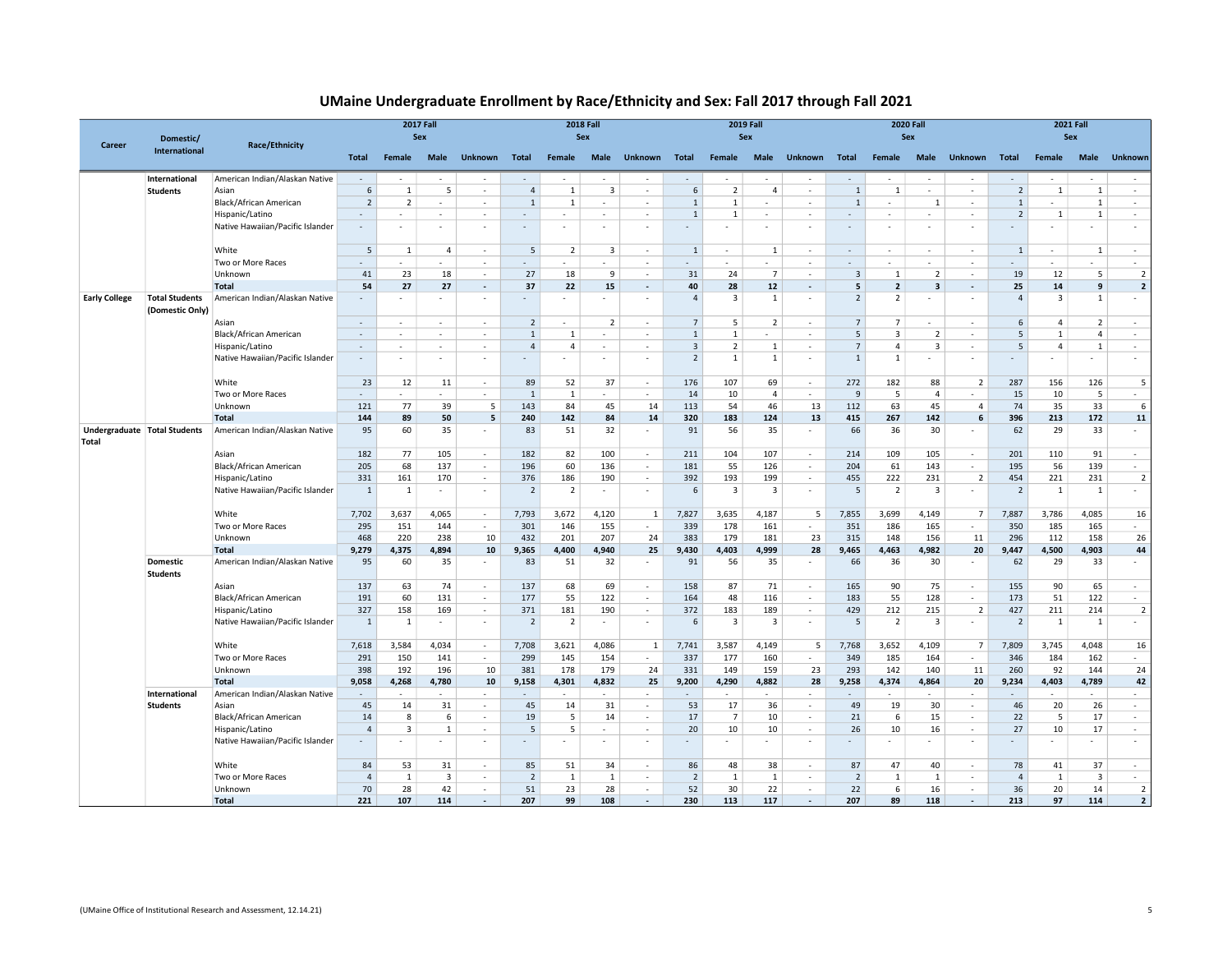| UMaine Graduate Enrollment by Race/Ethnicity and Sex: Fall 2017 through Fall 2021 |  |  |
|-----------------------------------------------------------------------------------|--|--|
|                                                                                   |  |  |

| Career               |                                    | <b>2017 Fall</b><br>Sex          |                          |                |                         | <b>2018 Fall</b><br>Sex     |                |                | <b>2019 Fall</b>         | Sex                      |                             |                         | <b>2020 Fall</b> | Sex                     |                | <b>2021 Fall</b><br>Sex  |                |                         |                |                         |                         |                             |
|----------------------|------------------------------------|----------------------------------|--------------------------|----------------|-------------------------|-----------------------------|----------------|----------------|--------------------------|--------------------------|-----------------------------|-------------------------|------------------|-------------------------|----------------|--------------------------|----------------|-------------------------|----------------|-------------------------|-------------------------|-----------------------------|
|                      | <b>International</b>               | <b>Race/Ethnicity</b>            | <b>Total</b>             | Female         | Male                    | <b>Unknown</b>              | <b>Total</b>   | Female         | <b>Male</b>              | <b>Unknown</b>           | <b>Total</b>                | Female                  | <b>Male</b>      | <b>Unknown</b>          | <b>Total</b>   | Female                   | <b>Male</b>    | <b>Unknown</b>          | <b>Total</b>   | Female                  | Male                    | Unknown                     |
| Degree-Seeking Total |                                    | American Indian/Alaskan Native   | 26                       | 18             | 8                       | $\sim$                      | 25             | 13             | 12                       | $\epsilon$               | 26                          | 16                      | 10               | $\sim$                  | 29             | 19                       | 10             | $\sim$                  | 31             | 18                      | 13                      | $\sim$                      |
|                      | <b>Students</b>                    | Asian                            | 135                      | 58             | 77                      | $\sim$                      | 120            | 56             | 64                       | $\sim$                   | 132                         | 59                      | 73               | $\sim$                  | 133            | 62                       | 71             | $\sim$                  | 159            | 77                      | 82                      | $\mathcal{L}_{\mathcal{A}}$ |
|                      |                                    | Black/African American           | 20                       | 12             | 8                       | ×.                          | 26             | $11\,$         | 15                       | $\sim$                   | 32                          | 14                      | 18               | $\sim$                  | 57             | 20                       | 36             | $\mathbf{1}$            | 74             | 30                      | 42                      | $\overline{2}$              |
|                      |                                    | Hispanic/Latino                  | 45                       | 29             | 16                      | $\sim$                      | 44             | 26             | 18                       | $\epsilon$               | 56                          | 36                      | 20               | $\sim$                  | 61             | 33                       | 27             | 1                       | 73             | 36                      | 36                      | $\mathbf{1}$                |
|                      |                                    | Native Hawaiian/Pacific Islander | $\overline{\phantom{a}}$ | $\sim$         |                         | $\sim$                      |                | ٠              | ٠                        | ٠                        | $\sim$                      |                         | ٠                | $\sim$                  | 1              | $\overline{\phantom{a}}$ | 1              | $\sim$                  | $\overline{2}$ | $\mathbf{1}$            | 1                       | $\sim$                      |
|                      |                                    | White                            | 1,144                    | 721            | 423                     | $\sim$                      | 1.248          | 794            | 452                      | $\overline{2}$           | 1,320                       | 850                     | 468              | 2                       | 1,512          | 933                      | 570            | 9                       | 1,650          | 993                     | 643                     | 14                          |
|                      |                                    | Two or More Races                | 24                       | 16             | 8                       | $\sim$                      | 21             | 16             | 5                        | ٠                        | 26                          | 16                      | 10               | $\sim$                  | 29             | 17                       | 12             | $\sim$                  | 33             | 19                      | 14                      | $\sim$                      |
|                      |                                    | Unknown                          | 174                      | 105            | 69                      | $\sim$                      | 188            | 122            | 65                       | $\mathbf{1}$             | 258                         | 153                     | 96               | 9                       | 299            | 180                      | 105            | 14                      | 326            | 197                     | 107                     | 22                          |
|                      |                                    | Total                            | 1,568                    | 959            | 609                     | $\sim$                      | 1,672          | 1,038          | 631                      | $\overline{\mathbf{3}}$  | 1,850                       | 1.144                   | 695              | 11                      | 2,121          | 1,264                    | 832            | 25                      | 2,348          | 1,371                   | 938                     | 39                          |
|                      | Domestic                           | American Indian/Alaskan Native   | 26                       | 18             | 8                       | $\sim$                      | 25             | 13             | 12                       | $\overline{\phantom{a}}$ | 26                          | 16                      | 10               | $\sim$                  | 29             | 19                       | 10             | $\sim$                  | 31             | 18                      | 13                      | $\sim$                      |
|                      | <b>Students</b>                    | Asian                            | 24                       | 17             | $\overline{7}$          | $\sim$                      | 31             | 21             | 10                       | $\overline{\phantom{a}}$ | 28                          | 17                      | 11               | $\sim$                  | 35             | 24                       | 11             | $\sim$                  | 52             | 36                      | 16                      | $\mathcal{L}_{\mathcal{A}}$ |
|                      |                                    | Black/African American           | 12                       | $\overline{7}$ | 5                       | $\sim$                      | 16             | $\overline{7}$ | 9                        | $\sim$                   | 19                          | 6                       | 13               | $\sim$                  | 33             | 9                        | 23             | 1                       | 48             | 18                      | 28                      | $\overline{2}$              |
|                      |                                    | Hispanic/Latino                  | 28                       | 21             | $\overline{7}$          | $\sim$                      | 32             | 21             | 11                       | $\overline{\phantom{a}}$ | 44                          | 30                      | 14               | $\sim$                  | 50             | 28                       | 21             | $\overline{1}$          | 56             | 30                      | 25                      | $\,$ 1                      |
|                      |                                    | Native Hawaiian/Pacific Islander | ÷                        | $\sim$         | ÷.                      | ×.                          |                | ÷              | ٠                        | ٠                        | $\sim$                      |                         |                  | $\sim$                  |                | ٠                        | $\sim$         | ×.                      | $\overline{2}$ | $\mathbf{1}$            | $\mathbf{1}$            | $\sim$                      |
|                      |                                    | White                            | 1,103                    | 704            | 399                     | ×.                          | 1,205          | 776            | 427                      | $\overline{2}$           | 1,274                       | 831                     | 441              | $\overline{2}$          | 1,463          | 911                      | 544            | 8                       | 1,605          | 971                     | 620                     | 14                          |
|                      |                                    | Two or More Races                | 23                       | 15             | 8                       | $\sim$                      | 20             | 15             | 5                        | ٠                        | 24                          | 15                      | 9                | $\sim$                  | 27             | 16                       | 11             | $\sim$                  | 31             | 18                      | 13                      | $\sim$                      |
|                      |                                    | Unknown                          | 131                      | 88             | 43                      | $\sim$                      | 157            | 112            | 44                       | 1                        | 213                         | 135                     | 70               | 8                       | 254            | 161                      | 81             | 12                      | 281            | 172                     | 90                      | 19                          |
|                      |                                    | Total                            | 1,347                    | 870            | 477                     | $\sim$                      | 1,486          | 965            | 518                      | $\overline{\mathbf{3}}$  | 1,628                       | 1,050                   | 568              | 10                      | 1,891          | 1,168                    | 701            | 22                      | 2,106          | 1,264                   | 806                     | 36                          |
|                      | International                      | American Indian/Alaskan Native   | $\sim$                   | $\sim$         | $\sim$                  | $\sim$                      | $\sim$         | ×.             | ×.                       | $\sim$                   | $\sim$                      | $\sim$                  | $\sim$           | $\sim$                  |                | $\sim$                   | $\sim$         | $\sim$                  | $\sim$         | $\sim$                  | ÷.                      | $\sim$                      |
|                      | <b>Students</b>                    | Asian                            | 111                      | 41             | 70                      | $\sim$                      | 89             | 35             | 54                       | $\overline{\phantom{a}}$ | 104                         | 42                      | 62               | $\sim$                  | 98             | 38                       | 60             | $\sim$                  | 107            | 41                      | 66                      | $\epsilon$                  |
|                      |                                    | Black/African American           | 8                        | 5              | $\overline{\mathbf{3}}$ | $\sim$                      | 10             | $\overline{4}$ | 6                        | $\sim$                   | 13                          | 8                       | 5                | $\sim$                  | 24             | 11                       | 13             | $\sim$                  | 26             | 12                      | 14                      | $\sim$                      |
|                      |                                    | Hispanic/Latino                  | 17                       | 8              | 9                       | $\sim$                      | 12             | 5              | $\overline{7}$           | $\epsilon$               | 12                          | 6                       | 6                | ٠                       | 11             | 5                        | 6              | $\sim$                  | 17             | 6                       | 11                      | ÷                           |
|                      |                                    | Native Hawaiian/Pacific Islander | ٠                        | $\sim$         |                         | $\sim$                      |                | ٠              | ٠                        | ٠                        | $\sim$                      | $\sim$                  | ٠                | $\sim$                  | $\mathbf{1}$   | ٠                        | 1              | ٠                       |                | ۰.                      |                         | $\sim$                      |
|                      |                                    | White                            | 41                       | 17             | 24                      | $\sim$                      | 43             | 18             | 25                       | $\sim$                   | 46                          | 19                      | 27               | $\sim$                  | 49             | 22                       | 26             | 1                       | 45             | 22                      | 23                      | $\sim$                      |
|                      |                                    | Two or More Races                | $\mathbf{1}$             | $\mathbf{1}$   | $\sim$                  | $\sim$                      | $\mathbf{1}$   | 1              | $\sim$                   | $\epsilon$               | $\overline{2}$              | $\mathbf{1}$            | 1                | $\sim$                  | $\overline{2}$ | $\mathbf{1}$             | $\mathbf{1}$   | $\sim$                  | $\overline{2}$ | $\mathbf{1}$            | $\mathbf{1}$            | $\sim$                      |
|                      |                                    | Unknown                          | 43                       | 17             | 26                      | $\mathcal{L}_{\mathcal{A}}$ | 31             | 10             | 21                       | ÷                        | 45                          | 18                      | 26               | $\mathbf{1}$            | 45             | 19                       | 24             | $\overline{2}$          | 45             | 25                      | 17                      | $\overline{\mathbf{3}}$     |
|                      |                                    | Total                            | 221                      | 89             | 132                     | $\sim$                      | 186            | 73             | 113                      | $\sim$                   | 222                         | 94                      | 127              | 1                       | 230            | 96                       | 131            | $\overline{\mathbf{3}}$ | 242            | 107                     | 132                     | $\overline{\mathbf{3}}$     |
| Non-Degree           | Total                              | American Indian/Alaskan Native   | $\overline{3}$           | $\overline{2}$ | $\mathbf{1}$            | $\sim$                      | $\mathbf{1}$   | $\mathbf{1}$   | $\sim$                   | ٠                        | $\sim$                      | $\sim$                  | $\sim$           | $\sim$                  | $\overline{2}$ | $\mathbf{1}$             | 1              | $\sim$                  | 5              | $\overline{\mathbf{3}}$ | $\overline{2}$          | $\sim$                      |
|                      | <b>Students</b>                    | Asian                            | $\mathbf{1}$             | 1              | ×.                      | ×.                          | $\overline{4}$ | $\overline{4}$ | ×.                       | ÷                        | 5                           | $\overline{\mathbf{3}}$ | $\overline{2}$   | ×.                      | $\overline{2}$ | $\overline{2}$           | ×.             | $\sim$                  | $\overline{3}$ | $\overline{2}$          | $\overline{1}$          | $\mathcal{L}_{\mathcal{A}}$ |
|                      |                                    | Black/African American           | $\sim$                   | $\sim$         | $\sim$                  | $\sim$                      | $\sim$         | $\sim$         | $\sim$                   | $\sim$                   | $\mathbf{1}$                | $\sim$                  | 1                | $\sim$                  | $\overline{3}$ | $\overline{2}$           | 1              | $\sim$                  | 5              | $\overline{2}$          | $\overline{3}$          | $\sim$                      |
|                      |                                    | Hispanic/Latino                  | $\mathbf{1}$             | $\sim$         | 1                       | $\sim$                      | $\overline{4}$ | $\overline{4}$ | $\overline{\phantom{a}}$ | $\overline{\phantom{a}}$ | $\overline{4}$              | $\overline{2}$          | $\overline{2}$   | $\sim$                  | $\overline{7}$ | 5                        | $\overline{2}$ | $\sim$                  | $\overline{3}$ | $\overline{2}$          | $\mathbf{1}$            | $\epsilon$                  |
|                      |                                    | Native Hawaiian/Pacific Islander | $\sim$                   | $\sim$         | $\sim$                  | $\sim$                      |                | ÷              | ÷.                       | ÷                        | $\sim$                      | $\sim$                  |                  | $\sim$                  |                | ٠                        | $\sim$         | ÷.                      |                |                         |                         | $\sim$                      |
|                      |                                    | White                            | 266                      | 232            | 33                      | $\mathbf{1}$                | 275            | 239            | 35                       | 1                        | 215                         | 179                     | 34               | $\overline{2}$          | 114            | 88                       | 25             | $\mathbf{1}$            | 139            | 113                     | 25                      | $\mathbf{1}$                |
|                      |                                    | Two or More Races                | $\overline{2}$           | $\overline{2}$ | $\sim$                  | $\sim$                      | $\overline{2}$ | $\overline{2}$ | ×.                       | ٠                        | $\sim$                      | $\sim$                  | a.               | $\sim$                  | $\overline{2}$ | $\mathbf{1}$             | $\mathbf{1}$   | $\sim$                  | $\overline{2}$ | $\overline{2}$          | ÷.                      | $\sim$                      |
|                      |                                    | Unknown                          | 120                      | 96             | 15                      | 9                           | 81             | 59             | 19                       | $\overline{3}$           | 56                          | 46                      | 9                | 1                       | 25             | 14                       | $\overline{7}$ | $\overline{4}$          | 37             | 32                      | $\overline{3}$          | $\overline{2}$              |
|                      |                                    | Total                            | 393                      | 333            | 50                      | 10                          | 367            | 309            | 54                       | $\overline{a}$           | 281                         | 230                     | 48               | $\overline{\mathbf{3}}$ | 155            | 113                      | 37             | 5                       | 194            | 156                     | 35                      | $\mathbf 3$                 |
|                      | <b>Domestic</b><br><b>Students</b> | American Indian/Alaskan Native   | 3                        | 2              | 1                       | $\sim$                      | 1              | 1              | ٠                        | $\epsilon$               | $\sim$                      | $\sim$                  |                  | $\sim$                  | $\overline{2}$ | 1                        | 1              | $\sim$                  | 5              | $\overline{\mathbf{3}}$ | $\overline{2}$          | $\sim$                      |
|                      |                                    | Asian                            | $\mathbf{1}$             | $\mathbf{1}$   | ×.                      | ×.                          | $\overline{4}$ | $\overline{4}$ | $\overline{\phantom{a}}$ | ÷                        | $\overline{3}$              | 3                       | ×.               | $\sim$                  | $\overline{2}$ | $\overline{2}$           | ×.             | $\sim$                  | $\overline{3}$ | $\overline{2}$          | $\mathbf{1}$            | $\sim$                      |
|                      |                                    | Black/African American           | $\sim$                   | $\sim$         | $\sim$                  | $\sim$                      | $\sim$         | $\sim$         | $\sim$                   | $\sim$                   | 1                           | $\sim$                  | 1                | $\sim$                  | $\overline{3}$ | $\overline{2}$           | 1              | $\sim$                  | 5              | $\overline{2}$          | $\overline{\mathbf{3}}$ | $\sim$                      |
|                      |                                    | Hispanic/Latino                  | $\mathbf{1}$             | $\sim$         | $\mathbf{1}$            | $\sim$                      | $\overline{4}$ | $\overline{4}$ | $\sim$                   | $\overline{\phantom{a}}$ | $\overline{4}$              | $\overline{2}$          | $\overline{2}$   | $\sim$                  | $\overline{7}$ | 5                        | $\overline{2}$ | $\sim$                  | $\overline{3}$ | $\overline{2}$          | 1                       | $\sim$                      |
|                      |                                    | Native Hawaiian/Pacific Islander | $\bar{\phantom{a}}$      | $\sim$         | ×.                      | ×.                          |                | ä,             | ٠                        | ÷                        | $\mathcal{L}_{\mathcal{A}}$ | $\sim$                  | ÷.               | $\sim$                  |                | ä,                       | ×.             | ×.                      |                | $\sim$                  | ٠                       | ÷                           |
|                      |                                    | White                            | 265                      | 232            | 32                      | 1                           | 274            | 238            | 35                       | 1                        | 214                         | 178                     | 34               | $\overline{2}$          | 114            | 88                       | 25             | 1                       | 139            | 113                     | 25                      | $\mathbf{1}$                |
|                      |                                    | Two or More Races                | $\overline{2}$           | $\overline{2}$ | $\sim$                  | $\sim$                      | $\overline{2}$ | $\overline{2}$ | $\sim$                   | ٠                        | $\sim$                      | $\sim$                  | $\sim$           | $\sim$                  | $\overline{2}$ | $\mathbf{1}$             | 1              | $\sim$                  | $\overline{2}$ | $\overline{2}$          | $\sim$                  | $\sim$                      |
|                      |                                    | Unknown                          | 117                      | 94             | 14                      | 9                           | 78             | 58             | 17                       | $\overline{\mathbf{3}}$  | 55                          | 46                      | 8                | 1                       | 25             | 14                       | $\overline{7}$ | $\overline{4}$          | 36             | 31                      | $\overline{\mathbf{3}}$ | $\overline{2}$              |
|                      |                                    | Total                            | 389                      | 331            | 48                      | 10                          | 363            | 307            | 52                       | $\overline{4}$           | 277                         | 229                     | 45               | $\overline{\mathbf{3}}$ | 155            | 113                      | 37             | 5                       | 193            | 155                     | 35                      | $\overline{\mathbf{3}}$     |